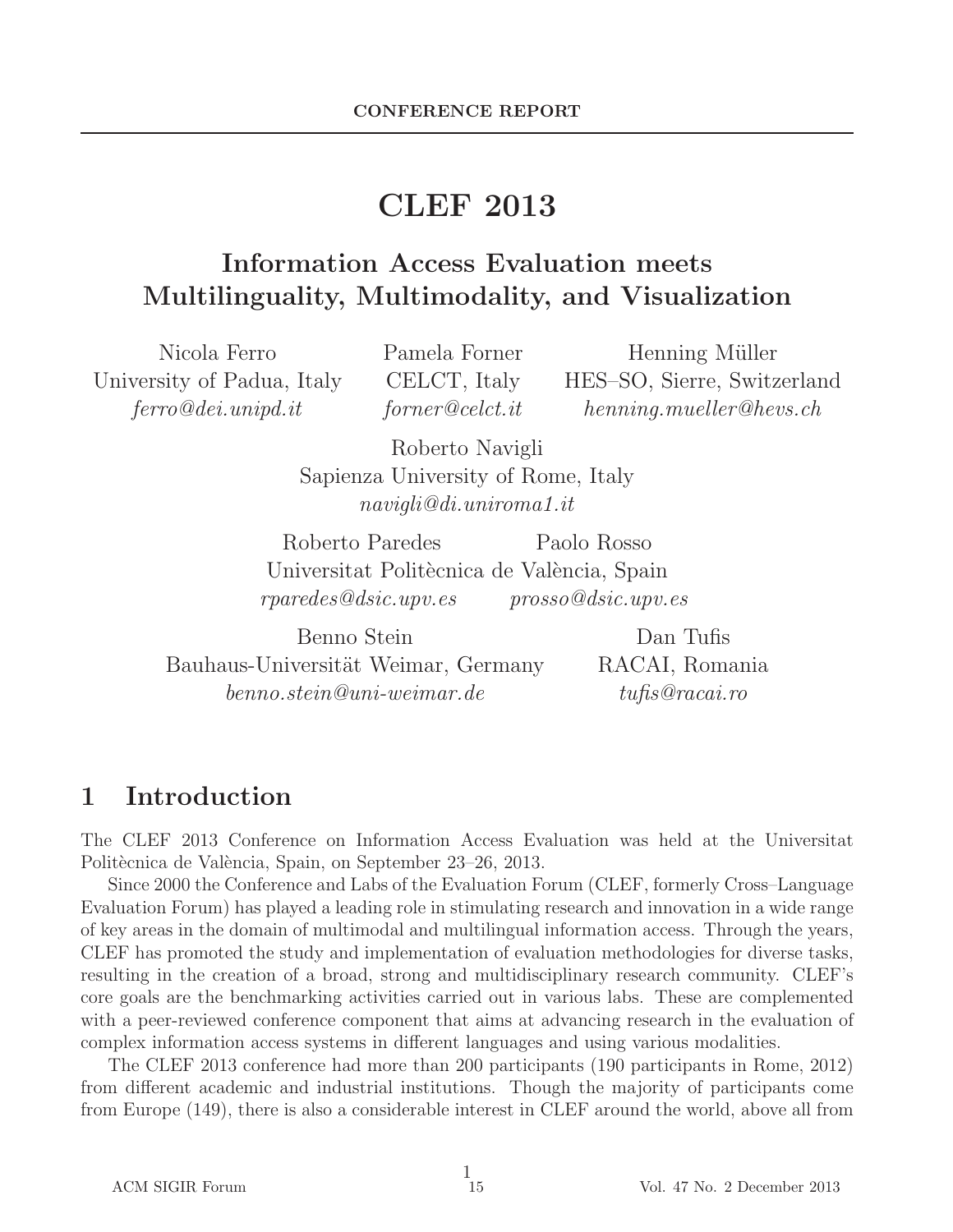the Americas with 28 participants, Asia with 22 participants, Australia with 3 participants, and Africa with 2 participants.

## **2 The CLEF Conference**

For the conference part 11 long papers, 5 short papers, and 6 posters were accepted (acceptance rate  $51\%$ ; 15 authors were given a slot for oral presentation<sup>1</sup>. The papers were presented within three sessions dedicated to (1) evaluation and visualization, (2) evaluation and multilinguality, and (3) evaluation and applications. It is the idea of CLEF to encourage the submission of papers that address methodological and evaluation questions in order to provide a scientific framework that is meant to be inspiring for participants across all labs.

The two conference keynotes focused on two central CLEF topics, namely evaluation and multilinguality.

Evangelos Kanoulas (Google Zurich, Switzerland) talked about different aspects of batch experimentation. He distinguishes three evaluation principles for measuring information retrieval effectiveness: batch experiments based on static test collections, lab studies measuring actual users interacting with a system, and online experiments tracking user's interactions with a live system. His observation is that experiments often introduce too many simplifying assumptions and hence cannot predict the usefulness of a system to its users. He suggests to create test collections that better model the variability encountered in real-life search scenarios, including the variation of queries, corpora, and search result interactions of the users. His talk addressed the challenges when dealing with an increased amount of variation.

Rada Mihalcea (University of Michigan, USA) talked about the increasing number of languages in the Web introduced by the online resources such as Wikipedia, Twitter, or Facebook, and the growing need for effective solutions for multilingual natural language processing. Her talk was centered around the hypothesis that a multilingual representation can enrich the feature space for natural language processing and hence lead to improvements compared to traditional solutions that rely on a monolingual representation. To support her hypothesis she reported on experiments for three different tasks: word sense disambiguation, subjectivity analysis, and text semantic similarity.

The conference hosted also three so-called *community sessions*, which informed about the evaluation initiatives MediaEval, NTCIR (NII Testsbeds and Community for Information access Research), and FIRE (Forum for Information Retrieval Evaluation). The MediaEval benchmarking initiative is dedicated to evaluating new algorithms for multimedia access and retrieval. It emphasizes the multi in multimedia and focuses on human and social media aspects of multimedia tasks. NTCIR is an evaluation workshop series aiming to enhance the research in information access technologies by providing large-scale infrastructures for the experiments. It has run in an 18-month-cycle and mainly used East Asian Languages and English. The aim of FIRE is to encourage research in Indian languages by creating a platform similar to CLEF for Indian languages that provides the data and a common forum for comparing models and techniques.

<sup>&</sup>lt;sup>1</sup>CLEF 2012 had 17 papers (9 long, 5 short, and 3 posters) and an acceptance rate of  $52\%$ .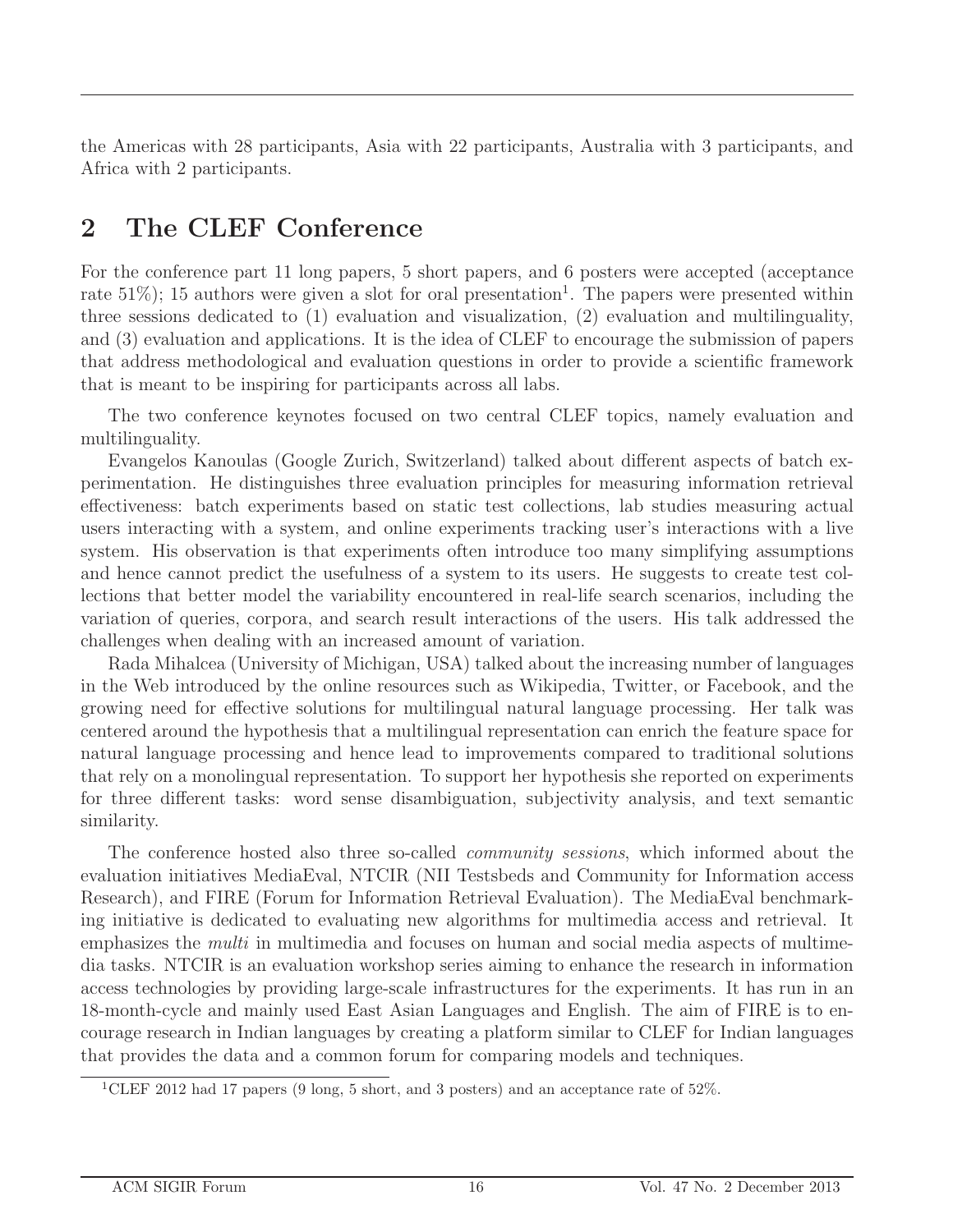### **3 The CLEF Lab Sessions**

CLEF 2013 hosted ten labs, nine of which followed the campaign-style evaluation practice for specific information access problems, and one lab was organized as a workshop<sup>2</sup>. Campaign-style evaluations are organized during the year preceding the conference and follow the tradition of past CLEF campaign tracks. Lab workshops are organized as speaking and discussion sessions to explore challenges of evaluation methodology, metrics, and processes in information access; they can be a first step towards an evaluation lab.

The call for lab proposals was published in October 2012. Lab proposals were requested to include a detailed description of the topics and goals of the lab, the targeted audience, potential opportunities for future versions of the lab, as well as details about the tasks and data collections. By August 2013, 185 unique research groups had submitted experimental results in a benchmarking activity, and 163 participants registered to attend one of the lab sessions at CLEF. In the following a brief overview of the labs is given.

**CHiC – Cultural Heritage in CLEF** The lab aims at moving towards a systematic and large scale evaluation of cultural heritage digital libraries and information access systems. After a workshop in 2011 and a pilot lab in 2012, where a standard ad-hoc information retrieval scenario was tested together with two use-case-based scenarios, the 2013 lab strived to diversify more of the tasks and to become more realistic in its tasks organization.

Number of participating teams: 7

**CLEFeHealth - CLEF eHealth** The goal is to develop methods and resources that make discharge documents easier to understand from a nurses and patient perspective and address their differing queries and information needs when searching further details on matters mentioned in the discharge summaries. It contained three related sub-tasks: (1) identification of disorders from clinical reports and mapping of the SNOMED CT disorders to UMLS codes, (2) mapping abbreviations and acronyms in clinical reports to UMLS codes, and (3) information retrieval to address questions that patients may have when reading clinical reports based on a collection of certified health web pages.

Number of participating teams: 33

**CLEF-IP Retrieval in the Intellectual Property Domain** The lab provides a large collection of XML documents representing patents and patent images. Based on this collection three tasks were organized. (1) Passage retrieval starting from claims: Given a claim, the participants were asked to retrieve relevant documents in the collection and mark out the relevant passages in these documents. (2) Text to image and image to text: Given a patent application document as an XML file and the set of images occurring in the application, extract the links between the image labels and the text pointing to the object of the image label. (3) Structure Recognition Task: Extract the information in these images and return it in a predefined textual format.

Number of participating teams: 3

 ${}^{2}$ CLEF 2012 hosted seven campaign-style labs and one workshop.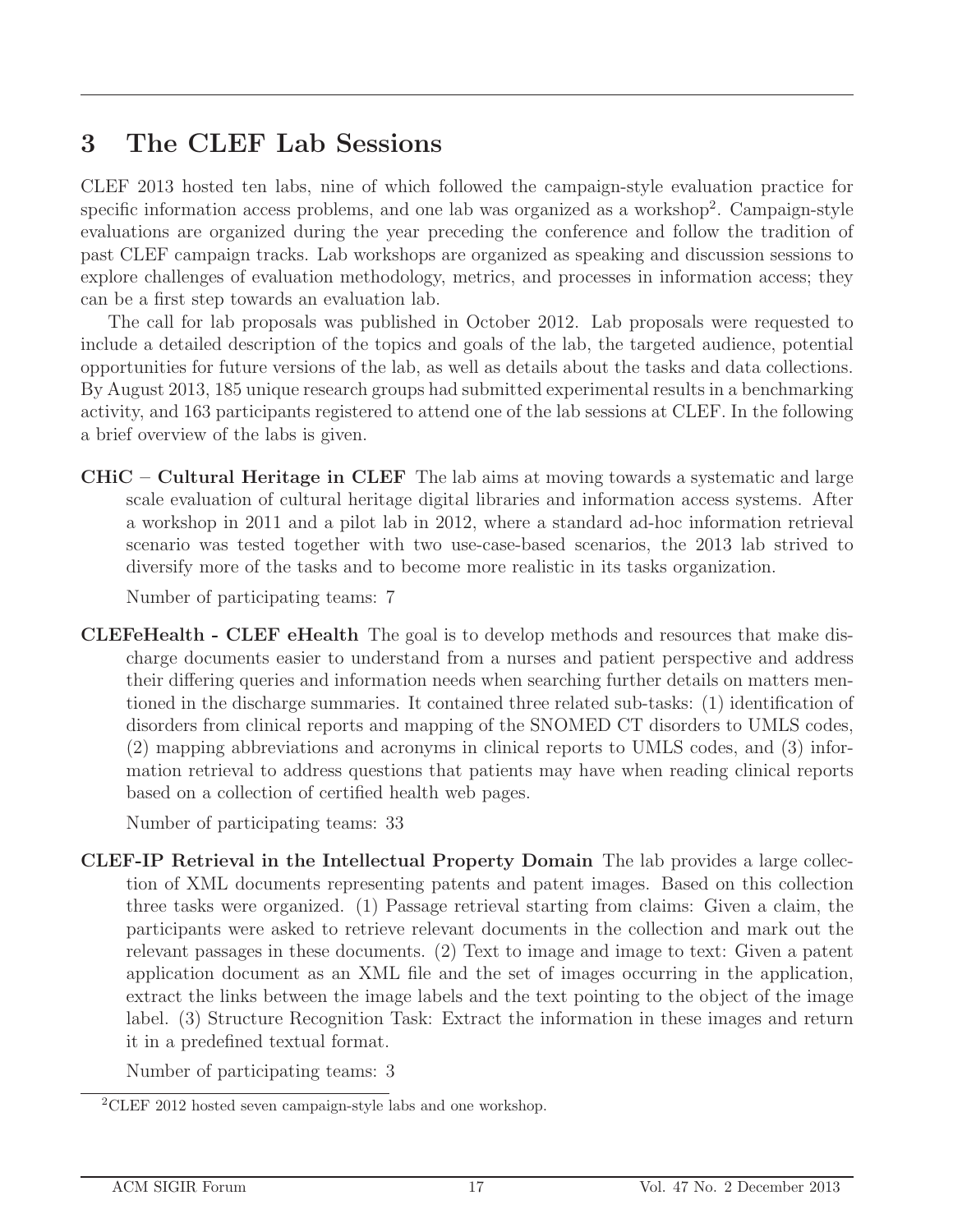**ImageCLEF – Cross Language Image Annotation and Retrieval** The lab deals with the cross-language annotation and retrieval of images. Motivated by the need to support multilingual users from a global community accessing the ever growing body of visual information, the main goal is to support the advancement of the field of visual media analysis, indexing, classification, and retrieval, by developing the necessary infrastructure for the evaluation of visual information retrieval systems operating in both monolingual, cross-language and language-independent contexts.

Number of participating teams: 34

**INEX – Initiative for the Evaluation of XML Retrieval** Main goal is to promote the evaluation of focused retrieval by providing large test collections of structured documents, uniform evaluation measures, and a forum for organizations to compare their results. A search engine is referred to as being focused if it—aside from identifying documents that are relevant to a user's information need—also locates the relevant information within the document. Focused Retrieval takes different forms: Passage Retrieval from a long document, Element Retrieval from an XML document, Page Retrieval from books, as well as Question Answering.

Number of participating teams: 19

**PAN – Uncovering Plagiarism, Authorship, and Social Software Misuse** The lab provides three tasks from the field of digital text forensics. (1) Plagiarism Detection: Given a document, analyze whether it is an original. This task is divided into source retrieval (searching for likely sources) and text alignment (matching passages of reused text). (2) Author Identification: Given a document, analyze who wrote it. This task focuses on authorship verification as well as methods to answer the question whether two given documents have the same author or not. (3) Author Profiling: Given a document, analyze particular author characteristics.

Number of participating teams: 46

**QA4MRE – Question Answering for Machine Reading Evaluation** Main goal of this lab is to develop a methodology for evaluating machine reading systems through question answering and reading comprehension tests. Systems should be able to extract knowledge from large volumes of text and use this knowledge to answer questions. Three tasks were provided. (1) The machine reading task addresses the problem of building a bridge between knowledge encoded as natural text and the formal reasoning systems that need such knowledge. (2) Machine reading of biomedical texts about the Alzheimer's Disease. (3) Entrance Exams, which aims at evaluating systems under the same conditions humans are evaluated to enter the University.

Number of participating teams: 14

**QALD-3 – Question Answering over Linked Data** A lab on question answering over linked data, this time with a strong emphasis on multilinguality. It offered two challenges: (1) Multilingual question answering and (2) Ontology lexicalization. Altogether, the key challenge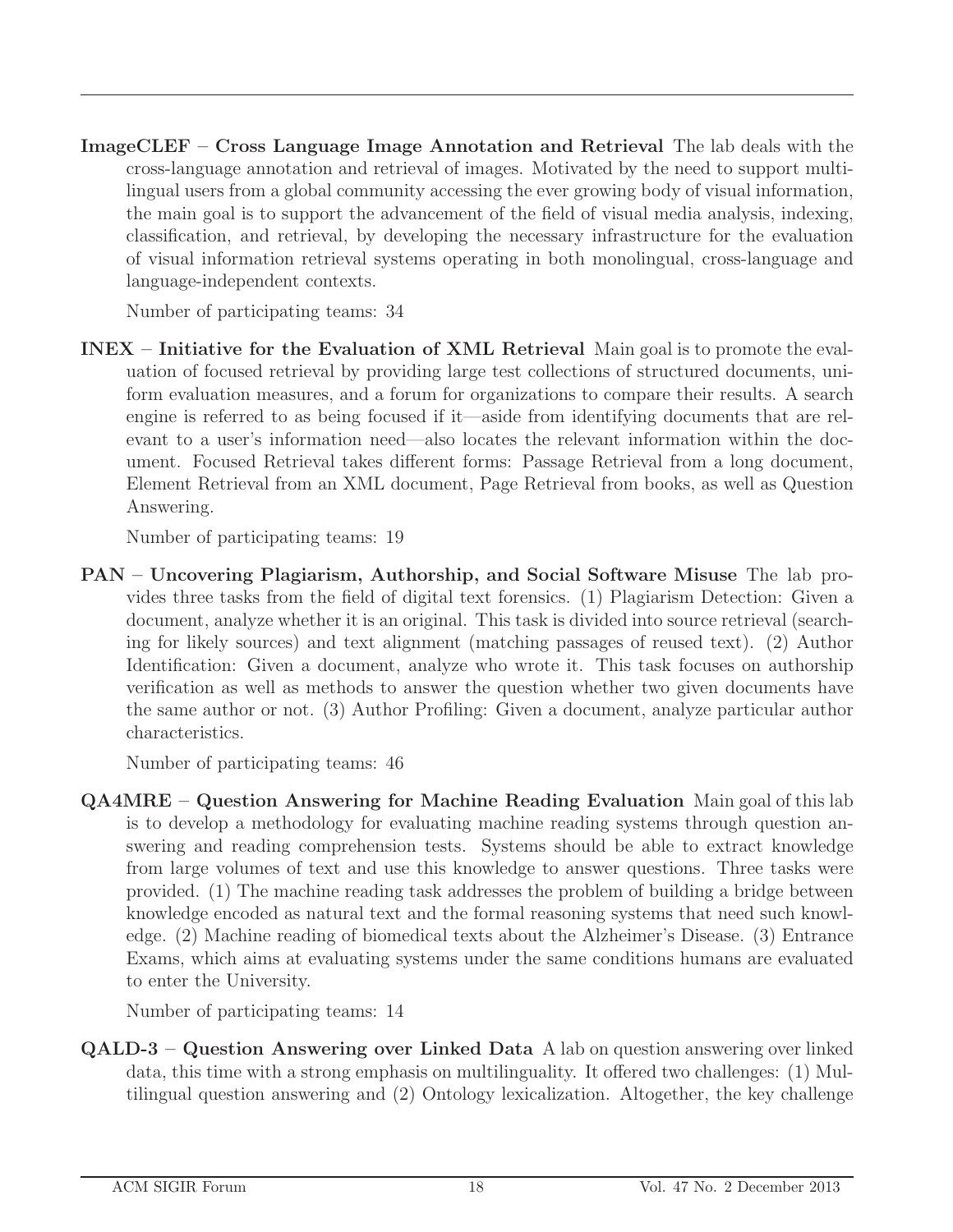lies in translating the users' information needs into a form such that they can be evaluated using standard semantic web query processing and inferencing techniques.

Number of participating teams: 6

**RebLab – Online Reputation Management** A competitive evaluation exercise for online reputation management systems. The lab focused on the task of monitoring the reputation of entities (companies, organizations, celebrities) on Twitter. The monitoring task for analysts consisted of searching the stream of tweets for potential mentions to the entity, filtering those that do refer to the entity, detecting topics (i.e., clustering tweets by subject) and ranking them based on the degree to which they signal reputation alerts (i.e., issues that may have a substantial impact on the reputation of the entity).

Number of participating teams: 16

**CLEF-ER – Entity Recognition** A workshop on the multilingual annotation of named entities and terminology resource acquisition. It addresses entity recognition in biomedical text, in different languages and at a large scale. The workshop was organized by the Mantra (Multilingual Annotation of Named Entities and Terminology Resources Acquisition) EUfunded project. Mantra will provide multilingual terminologies and semantically annotated multilingual documents in order to improve the accessibility of scientific information from multilingual documents.

## **4 CLEF 2014 and Beyond**

More information on the CLEF initiative and the CLEF 2013 conference including detailed online working notes is provided on the Web:

- CLEF initiative: http://www.clef-initiative.eu/
- CLEF 2013: http://www.clef2013.org/

CLEF 2014 will be hosted by the University of Sheffield, United Kingdom, 15-19 September 2014. In particular, eight lab proposals were accepted for CLEF 2014. The call for papers for the CLEF Conference will be released in November 2013, and the expected deadline for the submission of papers will be April 2014. More information about CLEF 2014 are available on its homepage at: http://clef2014.clef-initiative.eu/.

CLEF 2015 will be hosted by the Institut de Recherche en Informatique de Toulouse (IRIT), France, in early September 2015.

Finally, bids for hosting CLEF 2016 are now open and will close on 7th April 2014. Proposals can be sent to the CLEF Steering Committee Chair at chair@clef-initiative.eu.